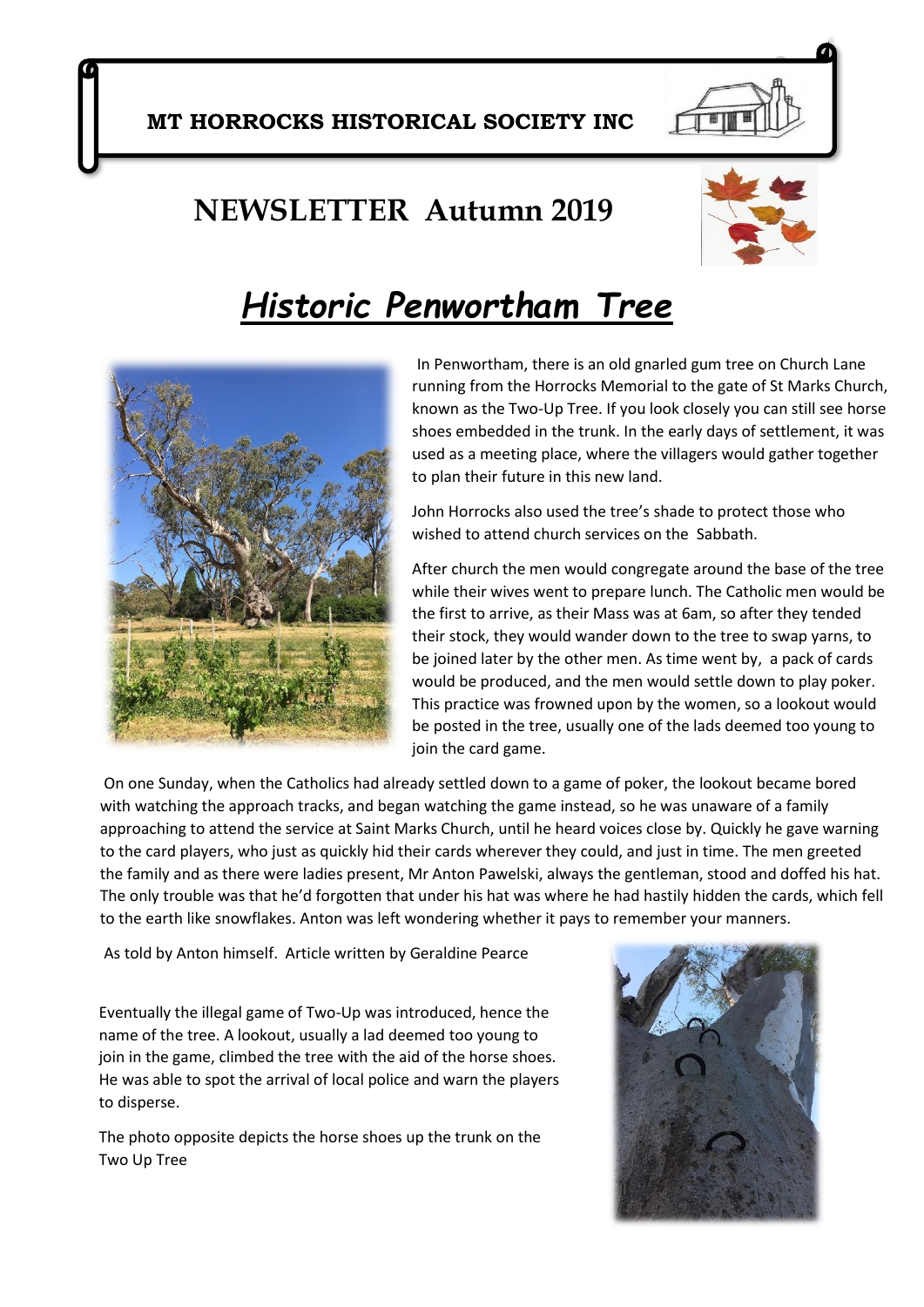## **Mt Horrocks Historical Society in History Festival**

This year the Society has an event scheduled in South Australia's History Festival.

On Sunday May 5<sup>th</sup> a guided 1-hour walking tour with a Committee member will commence at 2PM

#### Titled: "*Take a Walk with Pioneer and Explorer John Horrocks (1818-1846)* "

The walk will take in historical sites in Penwortham such as John Horrocks Cottage, St Mark's Church, Horrocks Tree and the grave of John Horrocks in St Mark's cemetery.

A reasonable fitness level is required.

Cost: \$10 includes afternoon tea at Horrocks Cottage on conclusion.

Bookings Essential: Ph Meredith 0427051881











27 APRIL - 31 MAY 2019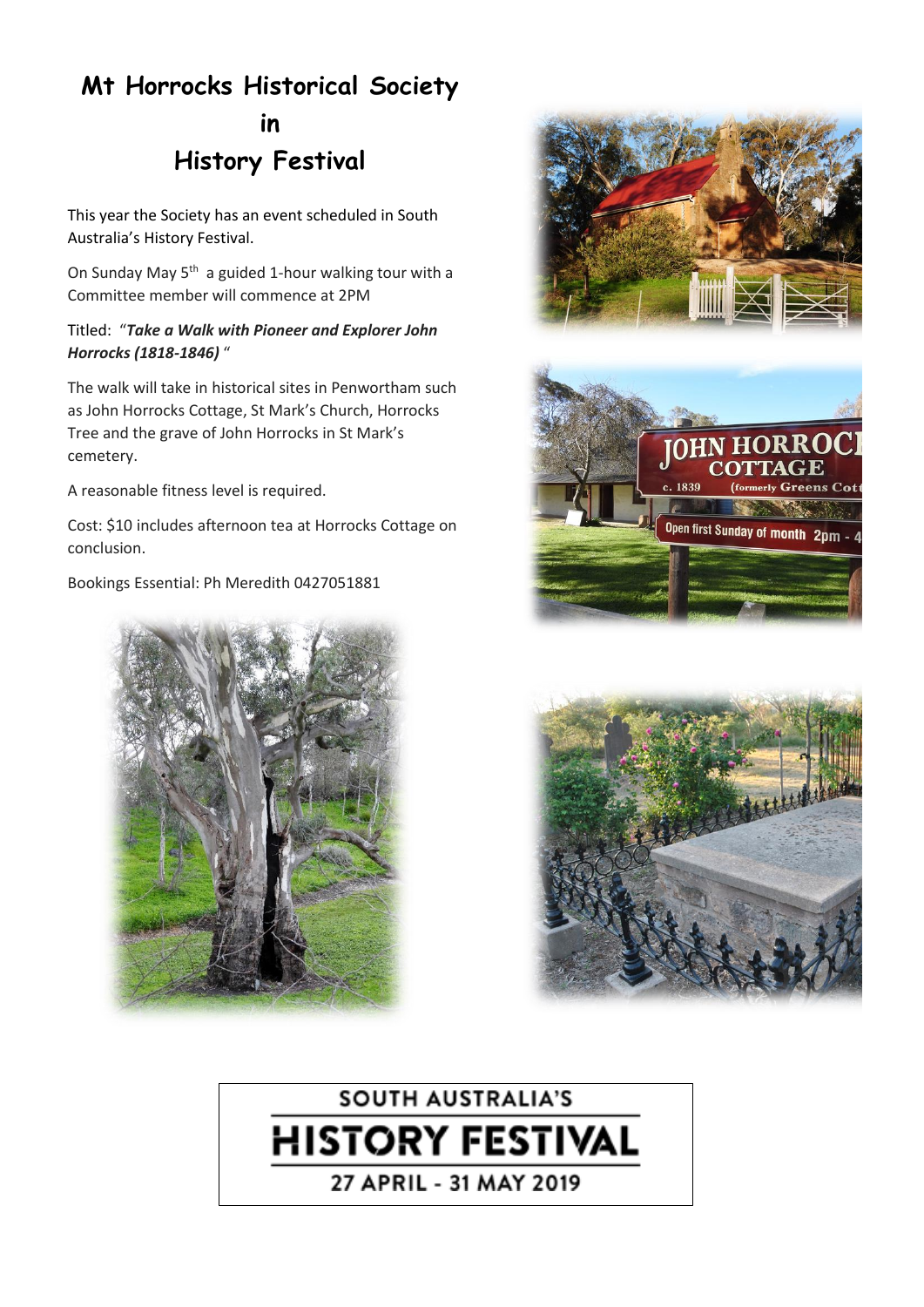### *Record Low Vintage in Clare Valley*

The founder of Penwortham, John Ainsworth Horrocks arrived in South Australia in 1839 and returned to England in 1842. Before he left to come back to South Australia, he arranged for a variety of vine cuttings and other plants to be shipped out to Adelaide .

Since that time vineyards have flourished in and around Penwortham and the Clare Valley.

However, during the 2018 -19 season a combination of frost, hail, drought and hot weather has decimated grape yields in the area.



Growers are reporting a 50% drop in production. Leo Faulkner Grape Grower and Contract Picker in Penwortham reported that "A combination of virtually no soil moisture and the heat really impacted volumes. Crop levels are way down on past vintages. It is a matter of quality over quantity. On the 40C days the vines struggled with bunches opening up thus generating less weight".

However, some grape varieties are bursting with flavour. Growers are reporting white varieties such as Riesling are holding up well. Winemakers are also predicting great age ability in some reds.



Funding Success

MHHS has been successful in obtaining a grant through the Clare and Gilbert Valleys Council.

\$3000 has been granted through The Heritage Restoration Fund.

This money, as well as funds from the Society will be used for purchasing and laying slate at the Horrocks Cottage.

New Members

Mount Horrocks Historical Society welcomes these new members.

Thank you for joining the Society, we hope you find it interesting and enjoyable

Kevin Duke

Julianne and Peter Treloar

Phil Holmes

Kate Hackett

William Othams

Martin O'Malley